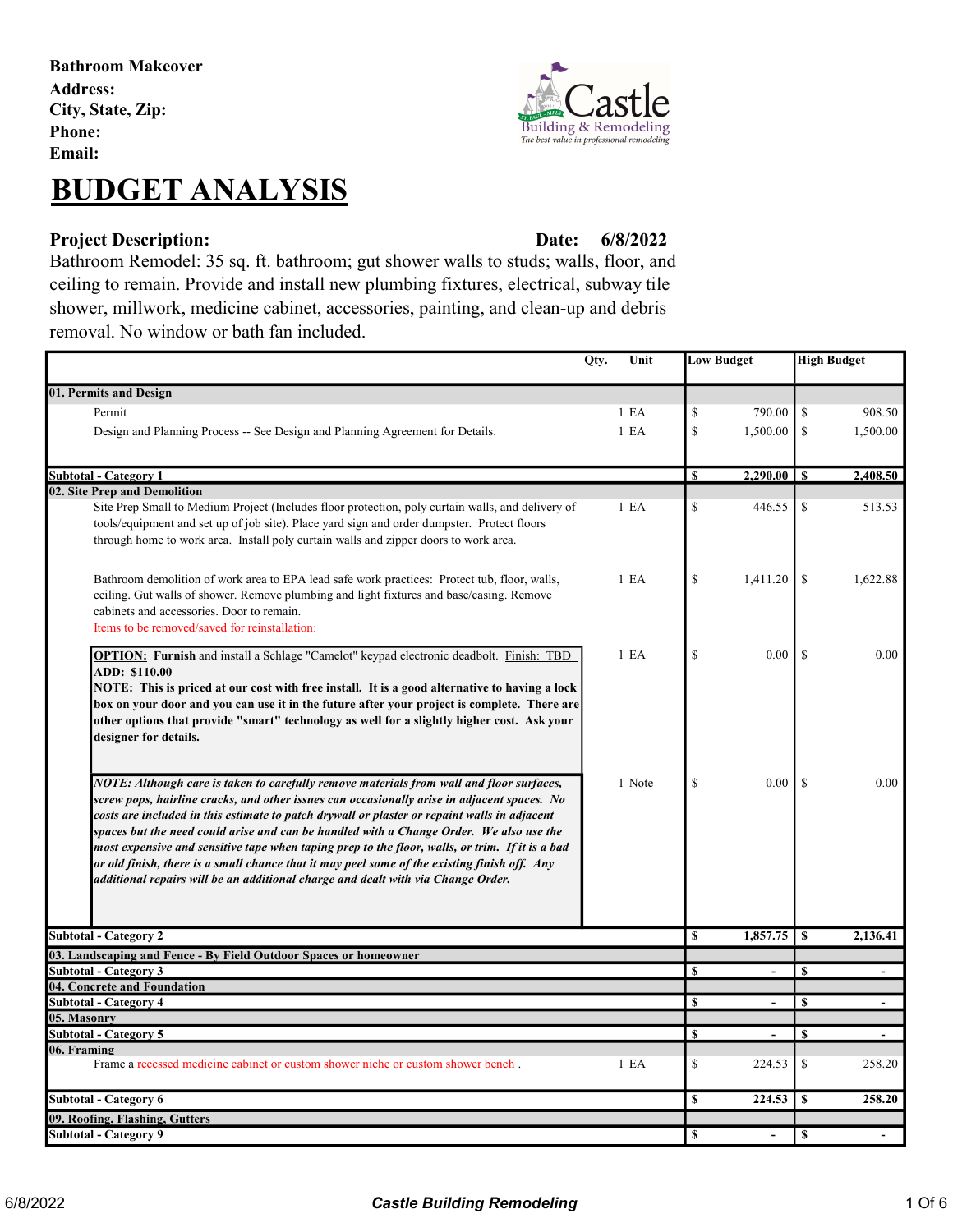| 10. Exterior Trim, Porches and Decks                                                                                                                                                                                                                                                                                                                                                                                                                                                                                                                                              |  |    |                |               |                          |
|-----------------------------------------------------------------------------------------------------------------------------------------------------------------------------------------------------------------------------------------------------------------------------------------------------------------------------------------------------------------------------------------------------------------------------------------------------------------------------------------------------------------------------------------------------------------------------------|--|----|----------------|---------------|--------------------------|
| <b>Subtotal - Category 10</b>                                                                                                                                                                                                                                                                                                                                                                                                                                                                                                                                                     |  | \$ |                | \$            |                          |
| 11. Siding, Soffit, and Fascia<br><b>Subtotal - Category 11</b>                                                                                                                                                                                                                                                                                                                                                                                                                                                                                                                   |  | \$ |                |               |                          |
| 12. Exterior Doors and Trim                                                                                                                                                                                                                                                                                                                                                                                                                                                                                                                                                       |  |    | $\blacksquare$ | <sup>\$</sup> |                          |
| <b>Subtotal - Category 12</b>                                                                                                                                                                                                                                                                                                                                                                                                                                                                                                                                                     |  | \$ | $\blacksquare$ | \$            | $\overline{\phantom{a}}$ |
| 13. Windows                                                                                                                                                                                                                                                                                                                                                                                                                                                                                                                                                                       |  |    |                |               |                          |
| <b>Subtotal - Category 13</b>                                                                                                                                                                                                                                                                                                                                                                                                                                                                                                                                                     |  | \$ | ÷,             | \$            |                          |
| 14. Plumbing                                                                                                                                                                                                                                                                                                                                                                                                                                                                                                                                                                      |  |    |                |               |                          |
| <b>NOTE TO CLIENTS:</b> During kitchen and bathroom remodels, the pipes (drains and<br>1 Note<br>galvanized water lines) sit for extended periods of time with no water going through them.<br>The build up on the inside of the pipes dries up and sometimes can come free and clog either<br>a drain or water line, once the water is turned back on at the end of the project. There is no<br>money included to unclog a pipe if this happens and additional charges will occur.<br><b>General Plumbing Note:</b> Any new waste or supply lines will be plastic, not copper or |  | \$ | 0.00           | \$            | 0.00                     |
| galvanized.<br>Plumbing permit<br>1 E <sub>A</sub>                                                                                                                                                                                                                                                                                                                                                                                                                                                                                                                                |  | \$ | 343.75         | -S            | 395.31                   |
|                                                                                                                                                                                                                                                                                                                                                                                                                                                                                                                                                                                   |  |    |                |               |                          |
| 1 E A<br>Furnish and install pedestal sink with a chrome P-trap<br>Sink allowance \$390.00/ea.<br>Manufacturer:<br>Model $#$<br>Faucet spread:                                                                                                                                                                                                                                                                                                                                                                                                                                    |  | \$ | 1,099.36       | \$            | 1,264.27                 |
| Furnish and install sink faucet;<br>1 E <sub>A</sub><br>Sink faucet allowance \$300.00/ea.<br>Manufacturer:<br>Model $#$ :<br>Finish:                                                                                                                                                                                                                                                                                                                                                                                                                                             |  | \$ | 765.85         | \$            | 880.73                   |
| Furnish and install tub waste and overflow<br>1 E A<br>Model #:<br>Finish:                                                                                                                                                                                                                                                                                                                                                                                                                                                                                                        |  | \$ | 272.71         | \$            | 313.62                   |
| Furnish and install tub filler faucet, valve, trim, and rough-in valve;<br>1 E <sub>A</sub><br>Tub Filler faucet package allowance \$300.00<br>Manufacturer:<br>Model #:                                                                                                                                                                                                                                                                                                                                                                                                          |  | \$ | 928.36         | \$            | 1,067.62                 |
| Finish:<br>Furnish and install toilet;<br>1 E <sub>A</sub><br>Toilet allowance \$300.00/ea.<br>Manufacturer:<br>Model $#$ :                                                                                                                                                                                                                                                                                                                                                                                                                                                       |  | \$ | 765.86         | \$            | 880.74                   |
| Color:<br>Change out existing 1 1/2" drain to a 2" drain as required by code or misc. RI updates as needed<br>1 E A<br>for all remodels.<br>NOTE: This is required for ALL new tub installs and tub to shower conversions where<br>the plumbing is accessible from below (unfinished basement)                                                                                                                                                                                                                                                                                    |  | \$ | 1,500.00       | -S            | 1,725.00                 |
| OPTION: Refinish a porcelain bathtub (5 year limited warranty on finish); Add \$952.<br>$0$ OPT                                                                                                                                                                                                                                                                                                                                                                                                                                                                                   |  | \$ | 0.00           | \$            | 0.00                     |
| <b>Subtotal - Category 14</b>                                                                                                                                                                                                                                                                                                                                                                                                                                                                                                                                                     |  | \$ | 5,675.90       | $\mathbf{s}$  | 6,527.29                 |
| <b>15. HVAC</b>                                                                                                                                                                                                                                                                                                                                                                                                                                                                                                                                                                   |  |    |                |               |                          |
| Furnish and install new register cover - • Hvac register cover- shoemaker manufacturer, select<br>1 E A<br>standard color of white or driftwood tan (a medium brown/tan); or can do designer colors of<br>almond, Navajo white, vanilla, coffee tan, camero silver, bronze, or black velvet for approx. \$14<br>more and 3-4 week lead time.<br>Color:                                                                                                                                                                                                                            |  | \$ | 31.39          | \$            | 36.10                    |
| <b>Subtotal - Category 15</b>                                                                                                                                                                                                                                                                                                                                                                                                                                                                                                                                                     |  | \$ | 31.39          | $\mathbf{s}$  | 36.10                    |
| 16. Electrical                                                                                                                                                                                                                                                                                                                                                                                                                                                                                                                                                                    |  |    |                |               |                          |
| <b>Electrical Permit</b><br>1 E A                                                                                                                                                                                                                                                                                                                                                                                                                                                                                                                                                 |  | \$ | 231.25         | \$            | 265.94                   |
| 1 E A<br>Specify device color:<br>White, light almond, or ivory are standard. PICK ONE<br>Specify switch style<br>Pole or Decora. PICK ONE                                                                                                                                                                                                                                                                                                                                                                                                                                        |  | \$ | 0.00           | \$            | 0.00                     |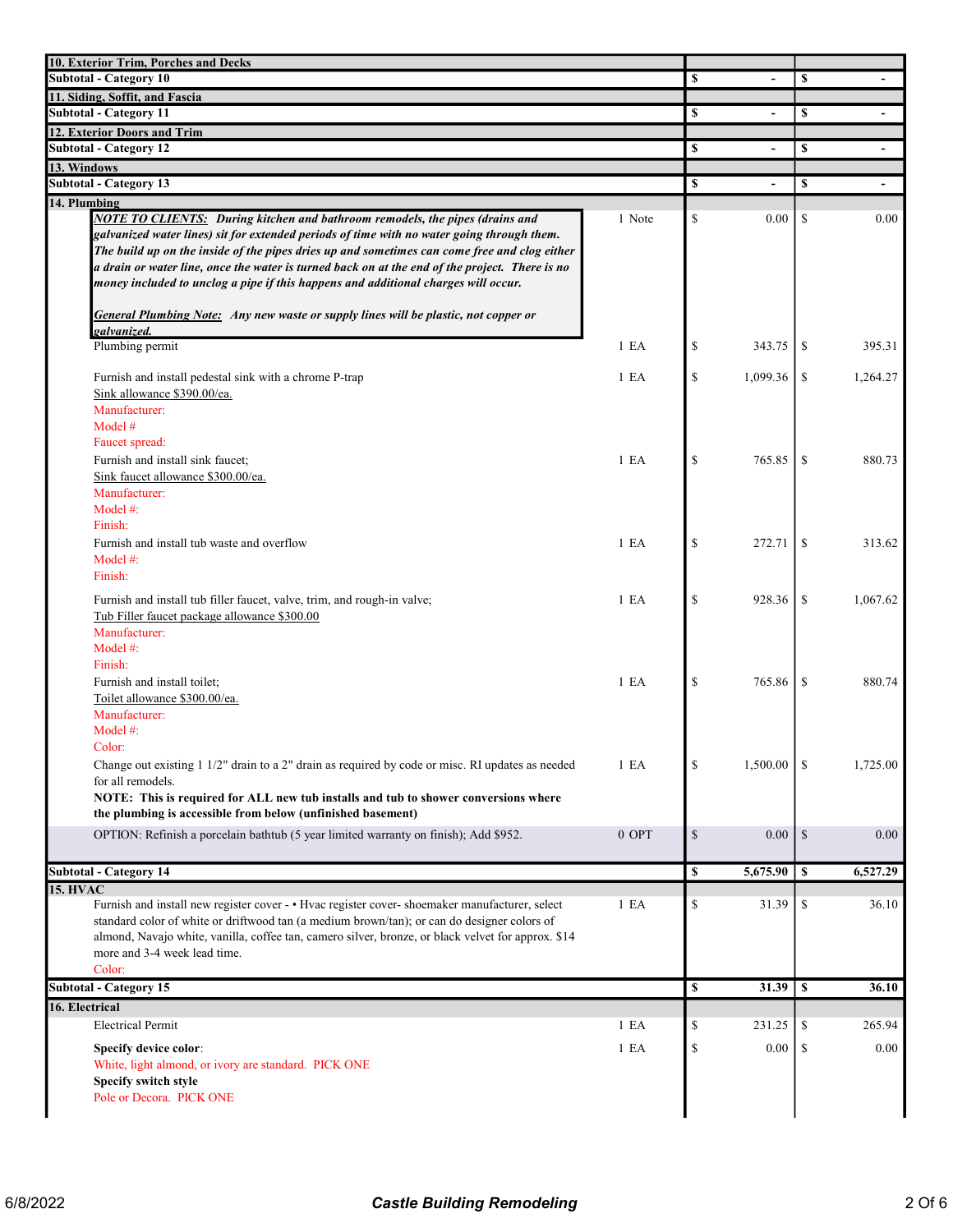| Bathroom price for electrical (Includes GFCI Outlet to code, new switches and wiring in bath,<br>and Lutron push button timer switch for the bath fan).                                                                                                                                                                                                                                                                                                                                                  | 1 E A  | \$          |          |               | 2,156.25 |
|----------------------------------------------------------------------------------------------------------------------------------------------------------------------------------------------------------------------------------------------------------------------------------------------------------------------------------------------------------------------------------------------------------------------------------------------------------------------------------------------------------|--------|-------------|----------|---------------|----------|
| NOTE: Battery operated smoke detector and CO by homeowner. Will all need to be<br>functional and placed per code. Code requires each floor have one smoke detector. In<br>addition, any bedroom needs a smoke detector. Also there must be a carbon monoxide<br>detector within 10 feet of each bedroom. **If the rest of the home does not meet the above<br>code, homeowner will be responsible to update or if homeowner prefers, Castle will perform<br>updates and a change order will be issued**" | 1 Note | \$          | 0.00     | S             | 0.00     |
| NOTE: No wiring for security, doorbell, TV, speakers or phone is included in pricing. If<br>any low voltage wires are found in a wall being opened up, additional costs to re-route them<br>will occur.                                                                                                                                                                                                                                                                                                  | 1 Note | \$          | 0.00     | -S            | 0.00     |
| CBR furnish and elec install wall sconces on sides of mirror:<br>Fixture allowance \$150.00/set<br>Manufacturer:<br>Model #:<br>Finish:                                                                                                                                                                                                                                                                                                                                                                  | 1 E A  | \$          | 477.50   | <sup>\$</sup> | 549.13   |
| NOTE: For all home owner provided fixtures, there may be additional install costs for more<br>complicated fixtures. ALL light fixtures must be specified prior to contract signing and be<br>UL listed to pass inspection. All material issues related to materials supplied by owner are<br>the responsibility of the owner to resolve. Extra trade partner trip charges may apply for<br>return visits if material issues can not be resolved in timely manner.                                        | 1 Note | \$          | 0.00     | -S            | 0.00     |
| <b>Subtotal - Category 16</b>                                                                                                                                                                                                                                                                                                                                                                                                                                                                            |        | S           | 2,583.75 | S             | 2,971.31 |
| 17. Insulation<br>Basic Bath Insulation - Furnish and install R-13 or R-19 batt insulation, depending on the cavity<br>size, in the exterior walls and 4mil poly, foam window (if required) and foam ceiling/floor<br>penetrations to code                                                                                                                                                                                                                                                               | 1 E A  | \$          | 404.95   | \$            | 465.69   |
| <b>Subtotal - Category 17</b>                                                                                                                                                                                                                                                                                                                                                                                                                                                                            |        | $\mathbf S$ | 404.95   | \$            | 465.69   |
| 18. Drywall<br>Drywall or plaster patch                                                                                                                                                                                                                                                                                                                                                                                                                                                                  | 4 EA   | \$          | 855.60   | \$            | 983.94   |
| <b>Subtotal - Category 18</b><br>19. Tile and Stone                                                                                                                                                                                                                                                                                                                                                                                                                                                      |        | \$          | 855.60   | <sup>\$</sup> | 983.94   |
| Install kerdi board tile backer. Standard for shower or wet walls.                                                                                                                                                                                                                                                                                                                                                                                                                                       | 70 SF  | \$          | 592.70   | \$            | 681.61   |
| Install large format tile on shower surround walls using spacers.<br>Tile allowance: \$4.50/SF<br>Supplier:<br>Spec#/description:                                                                                                                                                                                                                                                                                                                                                                        | 70 SF  | \$          | 3,136.07 | \$            | 3,606.48 |
| Furnish and install tiled niche in tub/shower area. $6"x12", 12"x12", 20"x12", or 28"x12" pre-$<br>made schluter niches. These are meant to fit btw 16" o.c. framing.<br>Note - tile material cost is in the SF above                                                                                                                                                                                                                                                                                    | 1 E A  | \$          | 484.89   | \$            | 557.62   |
| Tile edging - (figured per 8' stick)<br>Manufacturer: Schluter<br>Style: Jolly<br>Thickness: to match tile<br>Finish: Satin Nickel / Chrome / Painted Included (Others at Upgrade)                                                                                                                                                                                                                                                                                                                       | 3 EA   | \$          | 166.63   | \$            | 191.62   |
| GROUT - 10# Tec Power Grout<br>Color:                                                                                                                                                                                                                                                                                                                                                                                                                                                                    | 1 E A  | \$          | 34.76    | <sup>\$</sup> | 39.98    |
| Stock Material Costs - Denshield, Mud, Self Leveler, Mastic, Thinset, Redguard, Tape, Caulk,<br>Sponges, Silicone, etc. Include on all Tile projects.                                                                                                                                                                                                                                                                                                                                                    | 1 E A  | \$          | 420.29   | \$            | 483.34   |
| <b>Subtotal - Category 19</b>                                                                                                                                                                                                                                                                                                                                                                                                                                                                            |        | $\mathbb S$ | 4,835.35 | $\mathbf{s}$  | 5,560.65 |
| 20. Millwork, Doors, Hardware                                                                                                                                                                                                                                                                                                                                                                                                                                                                            |        |             |          |               |          |
| Rehang existing door                                                                                                                                                                                                                                                                                                                                                                                                                                                                                     | 1 E A  | \$          | 44.10    | \$            | 50.72    |
| Base shoe molding<br>Species:<br>Size:<br>Brand/profile #:                                                                                                                                                                                                                                                                                                                                                                                                                                               | 16 LF  | \$          | 89.76    | \$            | 103.22   |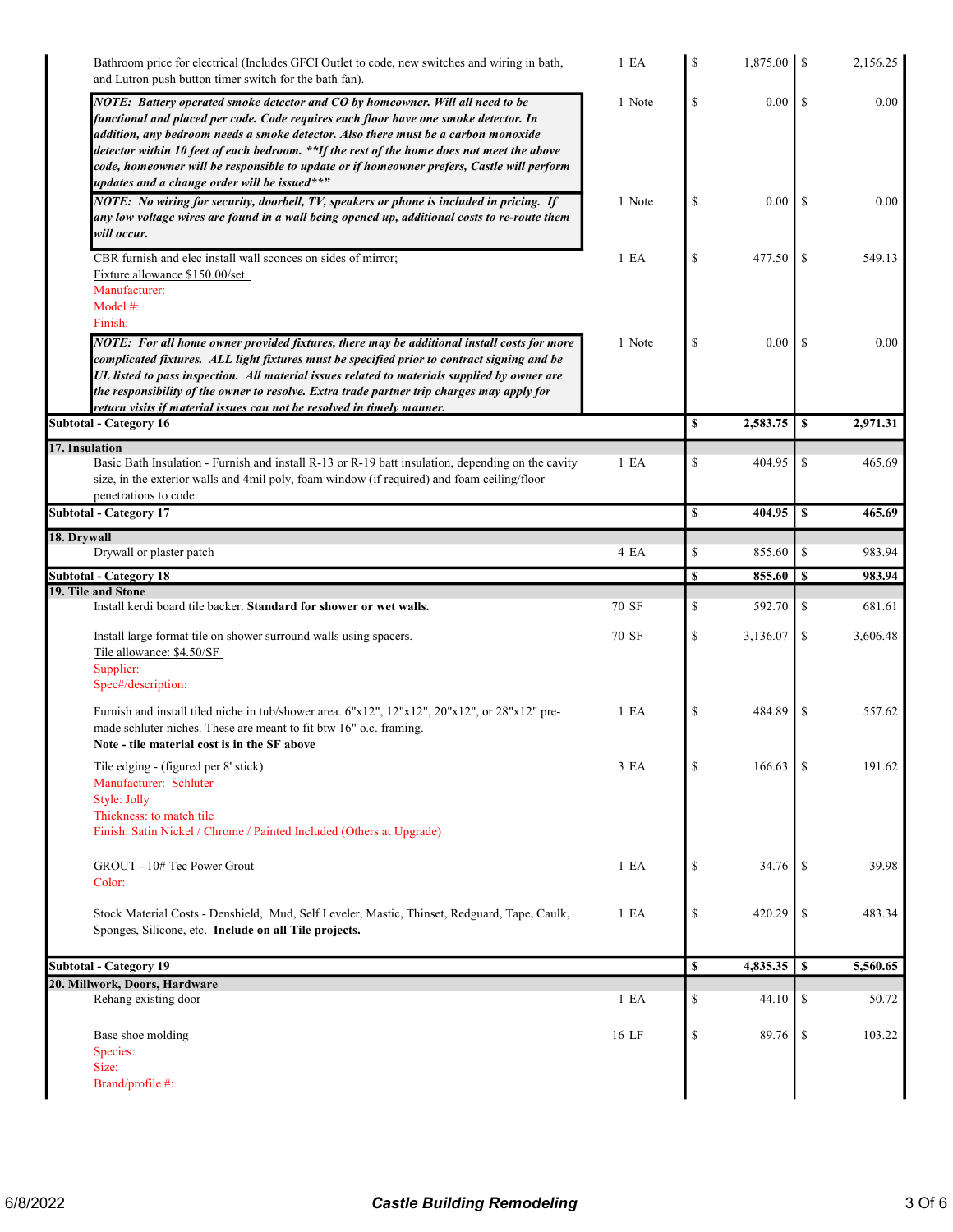| Classic base molding - NOTE - Assumes 1X and top cap                                              | 16 LF  | \$            | 365.79   | -S | 420.66   |
|---------------------------------------------------------------------------------------------------|--------|---------------|----------|----|----------|
| Species:<br>1X size:                                                                              |        |               |          |    |          |
| Top cap profile and height #:                                                                     |        |               |          |    |          |
| Brand/profile #:                                                                                  |        |               |          |    |          |
| Classic window and door casing - NOTE: Assumes 1X with a backband and a sill and stool on         | 40 LF  | $\mathcal{S}$ | 804.20   | -S | 924.83   |
| the windows                                                                                       |        |               |          |    |          |
| Species:                                                                                          |        |               |          |    |          |
| Overall size:                                                                                     |        |               |          |    |          |
| 1X size:                                                                                          |        |               |          |    |          |
| Backband brand/profile#:                                                                          |        |               |          |    |          |
| "Picture framed": Y or N                                                                          |        |               |          |    |          |
| Stool detail (thickness/extension) and apron detail (height, profile #):                          |        |               |          |    |          |
| <b>Subtotal - Category 20</b>                                                                     |        | \$            | 1,303.85 | -S | 1,499.43 |
| 21. Cabinetry, Countertops and Appliances                                                         |        |               |          |    |          |
| Furnish and install wall-mounted mirror/medicine cabinet.                                         | 1 E A  | \$            | 306.95   | \$ | 352.99   |
| Allowance. \$150.00<br>Manufacturer:                                                              |        |               |          |    |          |
| Model/spec #:                                                                                     |        |               |          |    |          |
| Color:                                                                                            |        |               |          |    |          |
| <b>CABINET SPECS:</b>                                                                             | 1 E A  | $\mathcal{S}$ | 0.00     | -S | 0.00     |
| Cabinet Line: Crystal Current or Crystal Keyline                                                  |        |               |          |    |          |
| Box Type: Frameless, Framed, Inset                                                                |        |               |          |    |          |
| Door Construction: MDF or Wood                                                                    |        |               |          |    |          |
| Door Style:                                                                                       |        |               |          |    |          |
| Drawer Style: 5 piece or slab                                                                     |        |               |          |    |          |
| Drawer box construction: Interior material: select one- natural melamine on particle board        |        |               |          |    |          |
| substrate standard or natural basswood veneer on plywood substrate upgrade, white melamine on     |        |               |          |    |          |
| particle board substrate option for current frameless, or all plywood green core box with natural |        |               |          |    |          |
| maple veneer if keyline; finished interiors of any cabinets would be noted on plans.              |        |               |          |    |          |
| <b>Wood Species:</b>                                                                              |        |               |          |    |          |
| Finish: paint or stain                                                                            |        |               |          |    |          |
| Color:                                                                                            |        |               |          |    |          |
| Sheen:<br>Specialties: (distressing, highlights, etc.)                                            |        |               |          |    |          |
| Crown:                                                                                            |        |               |          |    |          |
| Shoe: Yes                                                                                         |        |               |          |    |          |
| Finished end: Furniture groove finished end (standard) or optional upgrade to flush finished      |        |               |          |    |          |
| Any applied doors or end panels to sides or backs of cabinets will be noted on plans. If not on   |        |               |          |    |          |
| drawing, not included.                                                                            |        |               |          |    |          |
| Any accessories will be noted on plan. If accessory provided by Castle and not Cabinet            |        |               |          |    |          |
| <b>APPLIANCES:</b>                                                                                | 1 Note |               |          |    | 0.00     |
| NOTE: Client to communicate with appliance supplier regarding delivery of appliances they         |        |               |          |    |          |
| purchased and arrange to meet/receive delivery themselves. The project manager will be in         |        |               |          |    |          |
| communication with client regarding that timing.                                                  |        |               |          |    |          |
|                                                                                                   |        |               |          |    |          |
| <b>Subtotal - Category 21</b>                                                                     |        | <b>S</b>      |          |    | 352.99   |
| 22. Specialties                                                                                   |        |               |          |    |          |
| <b>Subtotal - Category 22</b>                                                                     |        | S             |          | \$ |          |
| 23. Flooring                                                                                      |        |               |          |    |          |
| <b>Subtotal - Category 23</b>                                                                     |        | \$            |          | \$ |          |
| 24. Painting and Decorating<br>In house set up, prep, clean up                                    | 1 E A  | \$            | 384.05   | \$ | 441.66   |
|                                                                                                   |        |               |          |    |          |
| Prime and painting ceilings using low VOC Paint.                                                  | 35 SF  | \$            | 104.84   | \$ | 120.56   |
| COLOR: Standard flat ceiling white                                                                |        |               |          |    |          |
|                                                                                                   |        |               |          |    |          |
| Prime and paint walls using low VOC Paint.                                                        | 152 SF | \$            | 237.09   | -S | 272.65   |
| Manufacturer:                                                                                     |        |               |          |    |          |
| Color name and #:                                                                                 |        |               |          |    |          |
| Sheen:                                                                                            |        |               |          |    |          |
|                                                                                                   |        |               |          |    |          |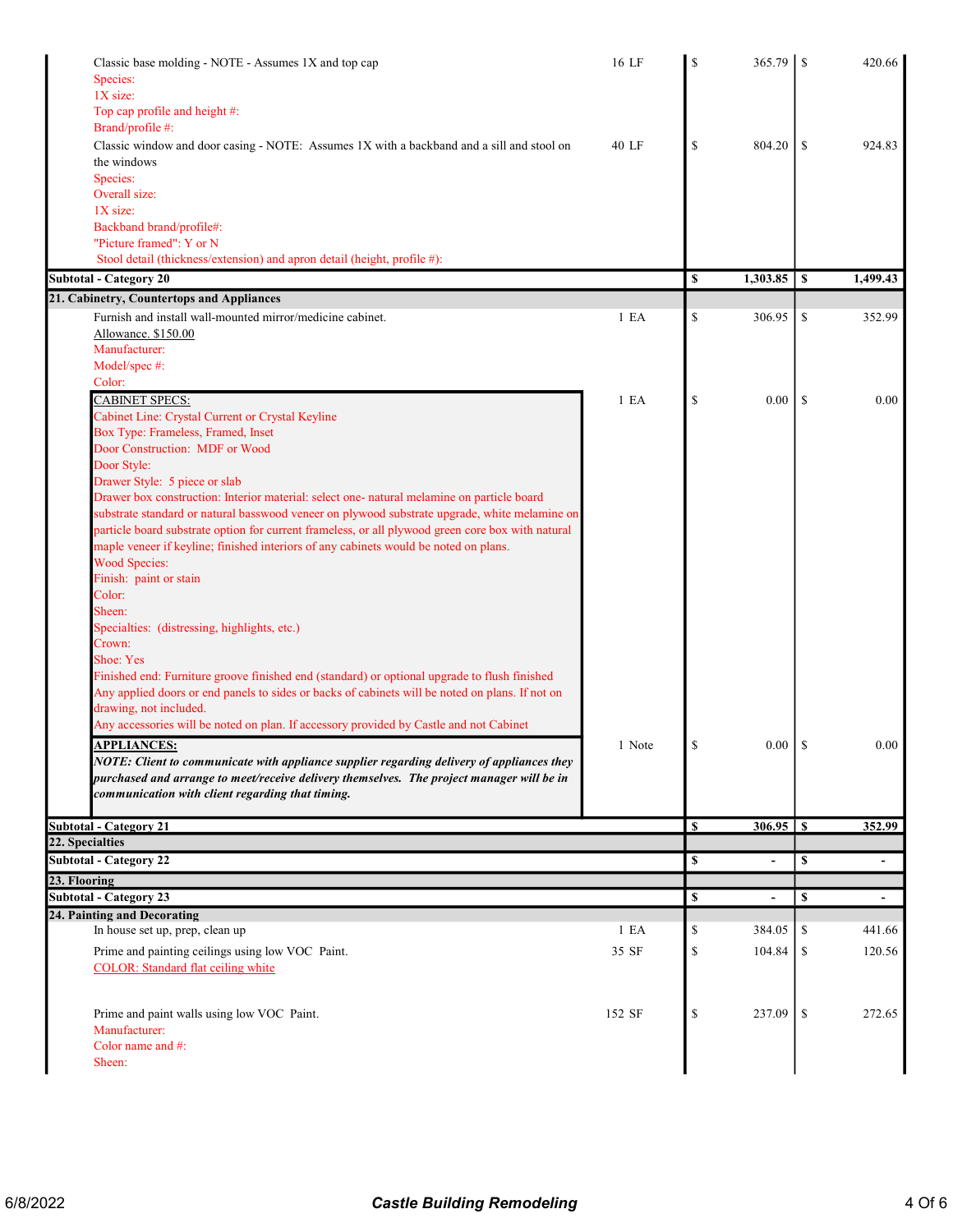| woodwork, although may not be able to use low VOC primer due to existing stain/wood<br>condition- tbd. Will use low VOC primer when able.                                                                                                                                                                                                   | 56 LF            | $\mathbf S$   | 468.83    | <sup>\$</sup>  | 539.16                                        |
|---------------------------------------------------------------------------------------------------------------------------------------------------------------------------------------------------------------------------------------------------------------------------------------------------------------------------------------------|------------------|---------------|-----------|----------------|-----------------------------------------------|
| Manufacturer:                                                                                                                                                                                                                                                                                                                               |                  |               |           |                |                                               |
| Color name and #:                                                                                                                                                                                                                                                                                                                           |                  |               |           |                |                                               |
| Sheen: (satin is standard)                                                                                                                                                                                                                                                                                                                  |                  |               |           |                |                                               |
| Priming and painting of a door both sides. Includes the jamb of the unit. NOTE: Our standard<br>is low VOC for woodwork, although may not be able to use low VOC primer due to existing<br>stain/wood condition- tbd. Will use low VOC primer when able.                                                                                    | 1 E A            | \$            | 229.70    | <sup>\$</sup>  | 264.16                                        |
| Manufacturer:                                                                                                                                                                                                                                                                                                                               |                  |               |           |                |                                               |
| Color name and #:                                                                                                                                                                                                                                                                                                                           |                  |               |           |                |                                               |
| Sheen: (satin is standard)                                                                                                                                                                                                                                                                                                                  |                  |               |           |                |                                               |
| Priming and painting on interior side of window, <b>one side</b> . NOTE: Our standard is low VOC<br>for woodwork, although may not be able to use low VOC primer due to existing stain/wood                                                                                                                                                 | 1 E A            | \$            | 390.30    | \$             | 448.85                                        |
| condition- tbd. Will use low VOC primer when able.<br>Manufacturer:<br>Color name and #:                                                                                                                                                                                                                                                    |                  |               |           |                |                                               |
| Sheen: (satin is standard)                                                                                                                                                                                                                                                                                                                  |                  |               |           |                |                                               |
| NOTE: Please note that when the homeowner is doing the painting, they are responsible for<br>caulking, filling nail holes, and repairing minor wall and ceiling dings. There will need to<br>be a few rounds of touch-ups, due to the nature of construction, and that falls under the<br>scope of the painter.                             | 1 Note           | \$            | 0.00      | <sup>\$</sup>  | 0.00                                          |
| <b>Subtotal - Category 24</b>                                                                                                                                                                                                                                                                                                               |                  | <sup>\$</sup> | 1,814.81  | $\overline{1}$ | 2,087.03                                      |
| 25. Clean Up and Debris Removal                                                                                                                                                                                                                                                                                                             |                  |               |           |                |                                               |
| Disposal and clean-up - remove all site prep, wipe down and broom sweep area. Haul all extra<br>material off site.                                                                                                                                                                                                                          | 1 E A            | \$            | 277.18    | \$             | 318.75                                        |
|                                                                                                                                                                                                                                                                                                                                             |                  |               |           |                |                                               |
| Minneapolis daily street use permit for dumpster - Charged per 30 days. If dumpster can be<br>placed on driveway or lawn this can cost can be saved.<br>NOTE: If the dumpster is required to be moved for plowing or street cleaning, there will be<br>additional charges for moving it and replacing it after the street work is complete. | 2 MO             | $\mathbb{S}$  | 160.00    | \$             |                                               |
| ADD number of days, dumpster is estimated to be needed over 30 days                                                                                                                                                                                                                                                                         | 30 DAYS          | \$            | 210.00    | \$             |                                               |
| <b>DUMPSTER NOTE:</b> If the dumpster is placed on the street, and the city calls a snow<br>emergency or street cleaning, there will be an additional \$200 charge per move or violation via a<br>change order. Sometimes it will get moved, sometimes it will just get fined. The charge is the<br>same either way.                        | 0 E <sub>A</sub> | \$            | 0.00      | <sup>\$</sup>  |                                               |
| 6 Yard mini roll-off dumpster - smaller truck for smaller places 2.5 ton maximum. NOTE: for<br>30 days only. Use line above for estimated days over 30 days                                                                                                                                                                                 | 1 E A            | \$            | 256.25    | S              | 160.00<br>210.00<br>0.00<br>294.69            |
| Regular portable restroom (one month)<br>NOTE: This cost can be saved if home owner is ok with making a bathroom in the house<br>available to Castle and it's trade partners                                                                                                                                                                | 2 EA             | \$            | 425.00    | <sup>\$</sup>  | 488.75                                        |
| <b>Subtotal - Category 25</b>                                                                                                                                                                                                                                                                                                               |                  | \$            | 1,328.43  | l S            |                                               |
| <b>Project Subtotal</b>                                                                                                                                                                                                                                                                                                                     |                  | \$            | 23,605.75 | l S            |                                               |
| 26. Designer Oversight & Project Management                                                                                                                                                                                                                                                                                                 |                  | \$            | 2,714.66  | -S             |                                               |
| 27. Overhead and Profit                                                                                                                                                                                                                                                                                                                     |                  | \$            | 3,894.95  | -\$            | 1,472.19<br>26,759.74<br>3,121.86<br>4,479.19 |